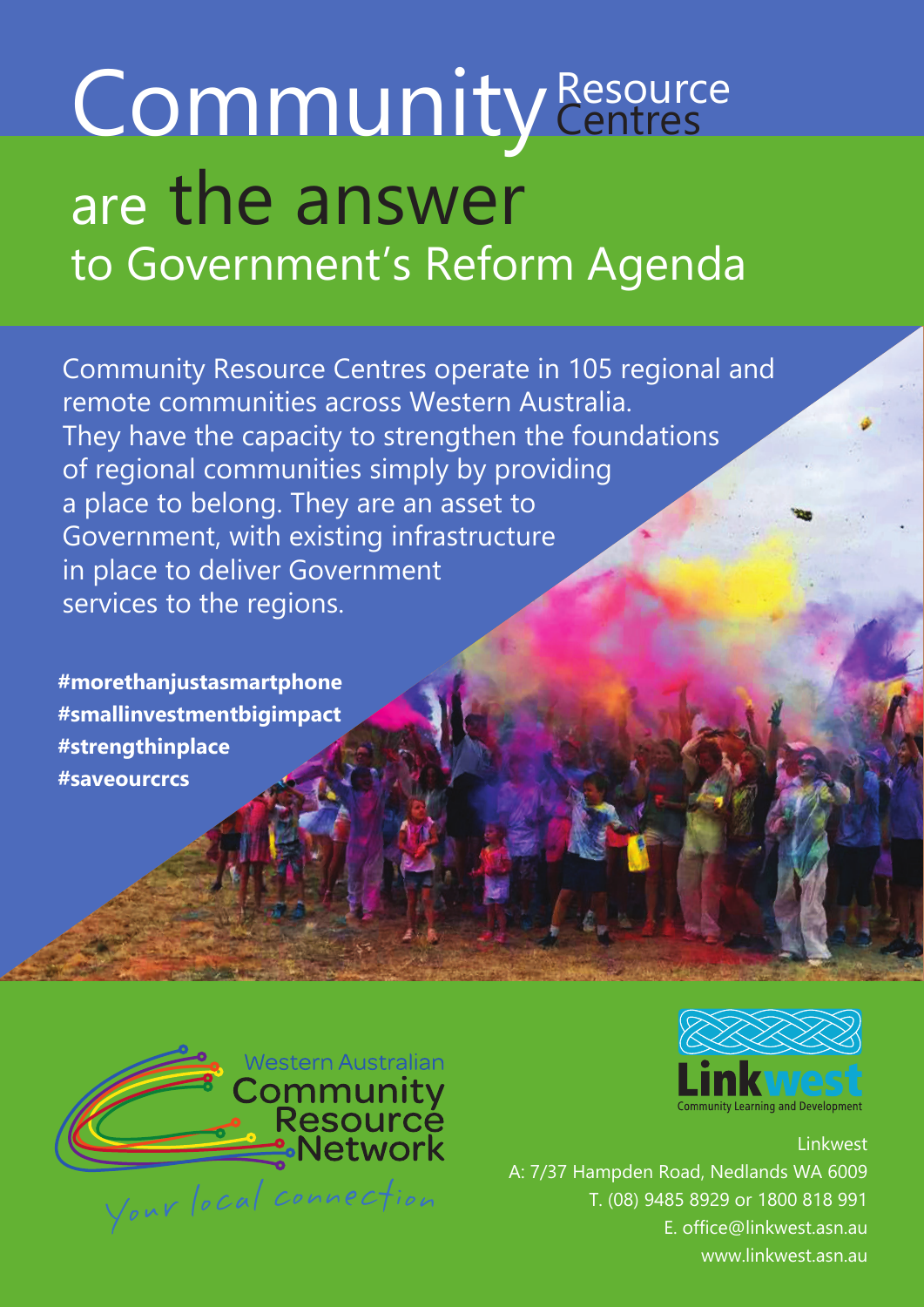## **Strengths** of the CRC Network

#### A network of 105 local communities across regional WA

Linkwest wishes to partner with WA State Government to enable CRCs to keep meeting the economic, social and civic challenges facing regional WA communities. Our strength is that we have unparalleled reach into local regional communities.



Video conference technology and infrastructure in place in every CRC used to communicate throughout the network, deliver government services, and allow partners to deliver services to the location disadvantaged community.

Centres provide safe, trusted, neutral places where everyone is welcome.

Each centre with at least 7 significant partnerships and established connections with business, local government, service providers and community leaders.

Partnerships with service providers, for example Indigenous Business Australia, community legal centres, employment service agencies and Universities/TAFE.

> CRCs promote regional economic development, providing employment opportunities for skilled workers and providing traineeships.



On average, 50-100 people a week are in contact with an individual CRC. Young people, elderly, people with disability, parents, and people from culturally and linguistically diverse backgrounds.

Partnerships with emergency support services to grow local resilience and local capacity to respond to emergencies and disasters.

#### Community Resource Centres support WA's extraordinary and unique regional communities by:

- Providing place based, grass roots, community led hubs
- Empowering local people
- Engaging community members from all walks of life
- Building community relationships
- Providing access to government services in regional WA
- Partnering with like-minded organisations to provide services to regional WA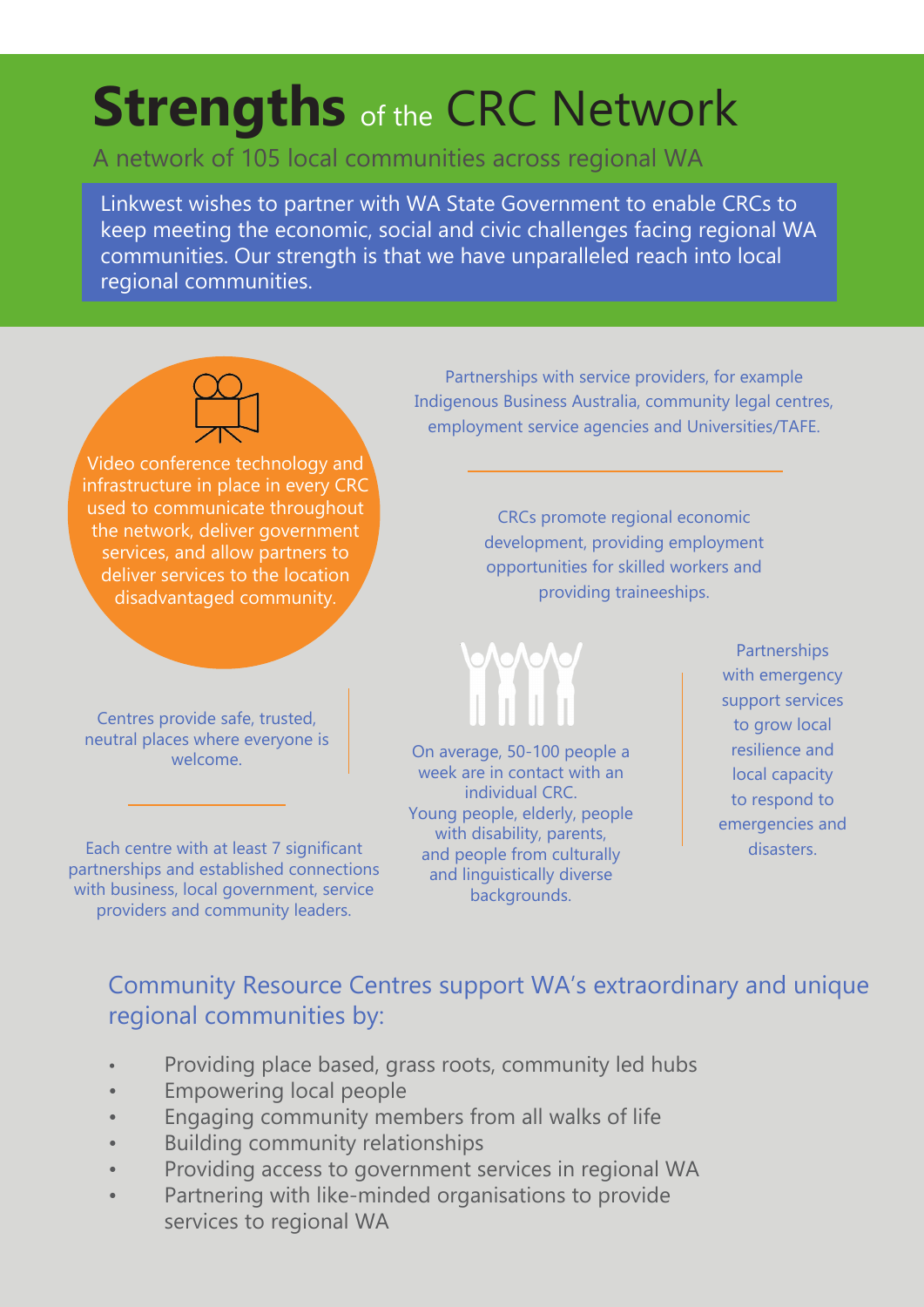# Our**Requests**

Linkwest and the CRC Network request that the past investment by both state government and local communities since 1991 is valued and built upon to ensure the sustainability of the service and to address the needs of local communities.

## **Do not cut funding**

The current funding level ensures the sustainability of individual CRCs and the program that supports them.

**In 2009, funding was increased from approximately \$20,000 per CRC to \$100,000 per CRC per year. This was an acknowlegement of the pivotal role CRCs play in regional WA, and provided the opportunity for CRCs to expand their services to better meet the changing needs of their communities.**

- It ensured increased professionalism of staff and capability of boards. Building of skills, and participation in training, volunteering and employment increased.
- It also ensured staff were paid a fair wage under the SCHADS Modern Award, which included an Equal Remuneration Order (as CRCs were previously understaffed and staff were paid below minimum wage).
- The move also acknowledged additional regional/remote operating costs and technology was improved (e.g. Video Conference capability).

#### **In fact, the need for CRCs is increasing and therefore funding needs to increase**

- Digital disadvantage has increased, as more and more services go online.
- People of low socio-economic background, senior citizens, people with a disability, and job seekers are at a significant disadvantage in regional areas due to travel limitations and a varying degree of ability to access online services.
- There is a rising incidence of mental health issues in regional communities, particularly in regard to loneliness and social isolation, and an increased need for suicide prevention initiatives.
- More frequent extreme weather events means an increased need for community disaster resilience.
- CRCs compensate for the decrease in small business development organisations in regional areas.

## **Review the CRC Network**

The review can:

- Provide a Strategic Framework for the program, which builds a better regional WA.
- Evaluate the level of funding based on community need and the ability to be sustainable.
- Create an asset map of existing services and service delivery, to identify gaps and overlaps of services to ensure fairness and consistency statewide.
- Identify how CRCs can help meet the State Government's Reform Agenda.